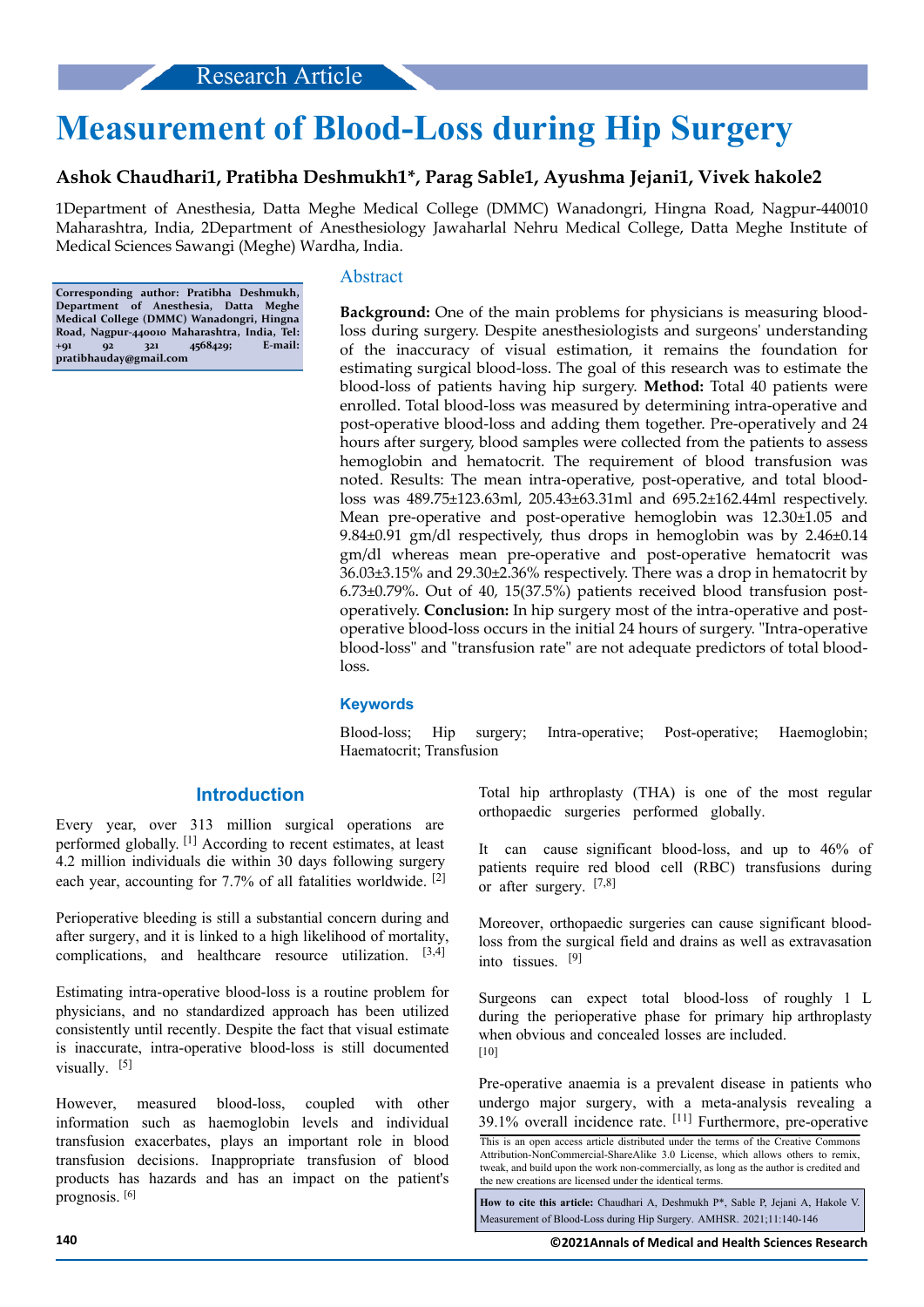anaemia was found in roughly 25% of patients hospitalized for elective orthopaedic surgery. [12] Severe anaemia is linked to an increased risk of death and a higher need for RBC transfusions. The most prevalent kind of anaemia in patients having arthroplasty is iron deficiency anemia, which is related with a longer hospital stay, higher 90-day readmission rates, and a greater frequency of post-operative complications. [13] Furthermore, post-operative anemia might raise the risk of a coronary artery disease and slow recovery following joint replacement.  $[14]$  Allogeneic transfusion is also linked to post-operative problems such as surgical site infection. [15,16] Blood conservation techniques enhance perioperative outcomes while also lowering expenses. [17,18] The monitoring of intra-operative blood-loss is the first step in reducing blood-loss and enhancing patient care. As a result, the current research was designed to quantify bloodloss during hip surgery in patients who did not receive TXA or utilized a tourniquet using pre-operative and postoperative hemoglobin and hematocrit measurements.

## **Materials and Methods**

After obtaining approval from the Institutional Ethical Committee and written informed consent from all the patients, this observational research was conducted in the Department of Anaesthesiology, Acharya Vinoba Bhave Rural Hospital (AVBRH) affiliated to Jawaharlal Nehru Medical College, Sawangi (M), Wardha, over a period of 2 years from August 2017 to October 2019. Total 40 patients of ASA status I and II, age between 20 years-60 years, weight 40 kg-70 kg, height 150 cm-185 cm, haemoglobin level >10gm%, normal prothrombin time or activated partial thromboplastin time and who scheduled to undergo hip surgeries where tourniquet is not used  $\&$  done under subarachnoid block were included in the research. Patients with ASA status III and above, having age  $\leq 20$ years or  $\geq 60$ years, weight <40kg or >70kg, height <150cm or >185cm, patient with haemoglobin level <10gm%, pre-operative hepatic or renal dysfunction, serious cardiac or respiratory disease or on thrombolytic agents, abnormal prothrombin time or activated partial thromboplastin time, history of thromboembolic disease were excluded from the research.

A night before surgery, all patients had a pre-anaesthetic checkup. A thorough general and systemic examination was done after obtaining a detailed history. A day before surgery, routine examinations, notably haemoglobin and haematocrit levels, were performed. Oral tab was used to premedicate the patients. The night before surgery, take 0.25 mg alprazolam and 20 mg tab Omeprazole. Patients were placed on NBM for 8 hours before to surgery. When the patient arrived in the operating room, a wide bore cannula was secured and ringer lactate was begun at a rate of 10ml/kg. Noninvasive Blood Pressure (NIBP), pulse oximeter, and Electrocardiogram (ECG) monitors were linked to the patient, and all baseline parameters such as Heart Rate (HR), Systolic (SBP) and Diastolic (DBP), Respiratory Rate (RR), and Oxygen Saturation (SpO2) were recorded before surgery. Hemodynamic parameters (HR, SBP, DBP, SpO2, and RR) were recorded shortly before to anaesthetic induction. Subarachnoid block with 3ml 0.5 percent hyperbaric Bupivacaine was used to anesthetize the patients. Cardiorespiratory parameters such as HR, DBP, SBP, RR, and SpO2 were thoroughly monitored for side effects of spinal anaesthesia such as hypotension, bradycardia, drop in oxygen saturation, and so on, and were noted every 5 minutes for the first 30 minutes and every 10 minutes until the end of surgery.

Complete hip replacement, total hip arthroplasty, dynamic hip screw, proximal femoral nail, core decompression, and bipolar hemiarthroplasty were all evaluated for the research. Throughout the surgery, blood-loss was measured every 10 minutes by monitoring the weight change of surgical swabs on a digital weighing scale and the volume in the suction reservoir, and this was deemed intra-operative blood-loss. Before shipping them for sterilization, the average weight of a dry gauze and mop was recorded. This was the case with all of the mops and gauze. Blood-loss was measured by subtracting the weight of the drenched mop and gauze from the weight of the dry mop and gauze. A 1gm increase in the weight of wet gauze and mop was judged to be the equivalent of 1ml of blood-loss. [19] Blood-loss in suction drains was estimated by deducting the amount of normal saline utilized for surgical site cleaning from the total output present in the suction. <sup>[20]</sup> If the intra-operative blood-loss exceeded 40% of the circulating blood volume, intra-operative blood transfusion was begun. In a 3:1 ratio, crystalloids (lactated ringer) were administered to restore the intra-operative blood volume lost. [21]

At the conclusion of the procedure, a vacuum drain was inserted at the surgical site for the following 24 hours. Until 24 hours following surgery, the volume of blood in the suction drain was utilized to monitor post-operative bloodloss. Patients were transferred to the post-operative care unit following surgery. The contents of the drain were measured and documented in the recovery room and post-operative ward until 24 hours after surgery. Total blood-loss was calculated by adding intra-operative and post-operative blood-loss. Routine noninvasive monitoring was performed on the 24th post-operative hour.

A blood sample was obtained from patient 24 hours after surgery to assess post-operative haemoglobin and hematocrit. A reduction in haemoglobin of more than 25% of the preoperative level was deemed a transfusion trigger. The number of patients who had blood transfusions and the quantity of units of blood transfused throughout the post-operative phase, which was 24 hours following surgery, were recorded. Post-operative pain was controlled with analgesic (injection tramadol 100mg i.v slowly in drip) that was provided on the patient's request since discomfort causes a rise in heart rate and blood pressure, which would have impacted postoperative blood-loss.

#### **Statistical Analysis**

All of the information was initially entered into Microsoft Excel 2010, and these spreadsheets were then utilized for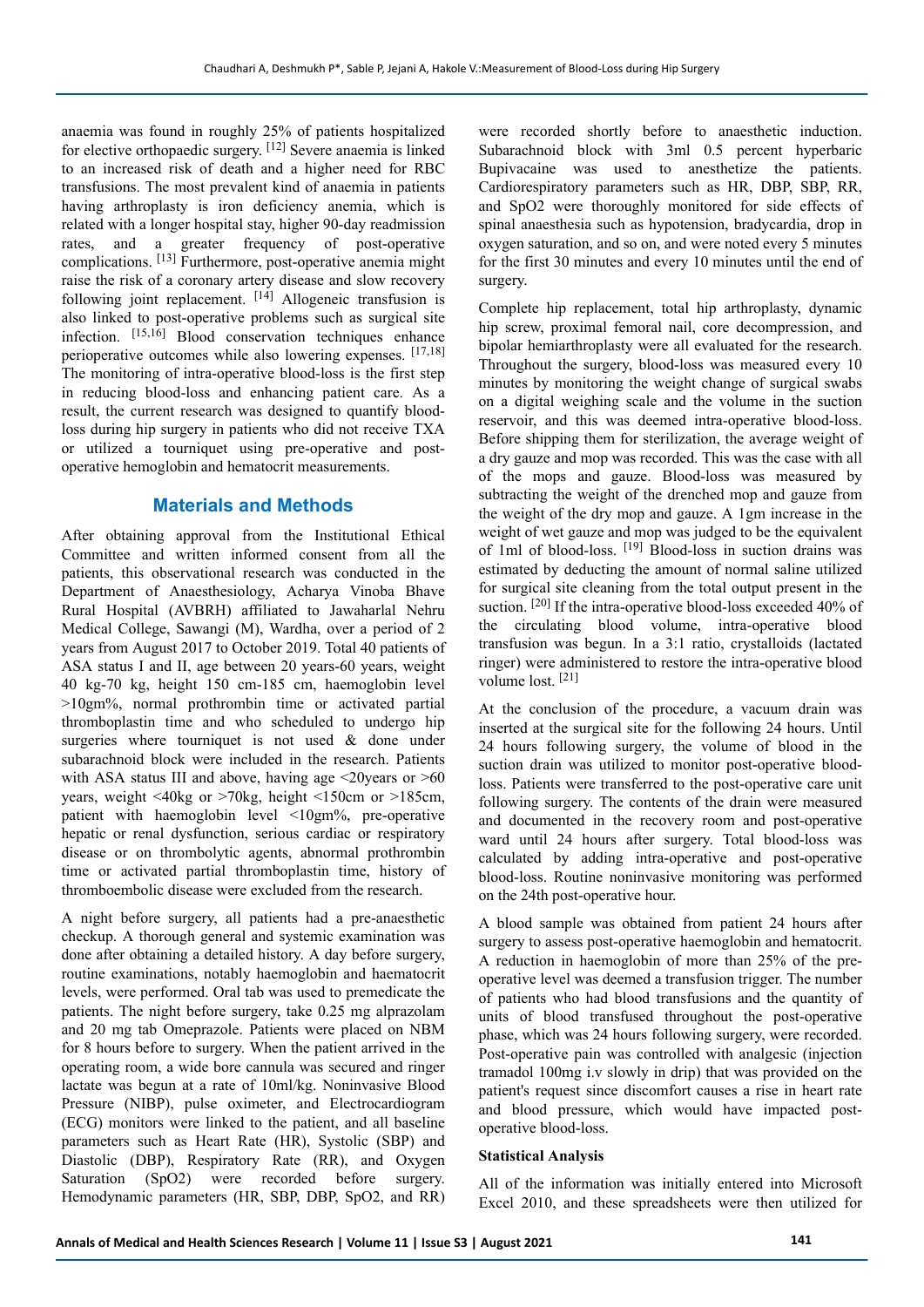analysis. The Statistical Package for Social Sciences (SPSS) 20.0 version and Graph Pad Prism 6.0 version were used in the analysis. The quantitative data was presented as Mean  $\pm$ SD. The qualitative information was represented as a percentage.

### **Observation and Results**

A total of 40 patients undergoing hip surgery were enrolled in the research. The maximum numbers of patients were in the age group of 41-50 years (27.5%) with male predominance. Most of the patients belonged to ASA class II as shown in table 1. The mean age of patients was  $40.62 \pm$ 11.29 years. Mean weight and height of the patients was 59.22  $\pm$  6.44 kilograms and 168.55  $\pm$  7.32 cm respectively. Mean duration of surgery was  $113.15 \pm 11.68$  minutes [Table 1].

| Table 1: Distribution of patients according to demographic data and duration of surgery. |           |                 |             |  |  |
|------------------------------------------------------------------------------------------|-----------|-----------------|-------------|--|--|
| <b>Parameters</b>                                                                        |           | No. of Patients | Percentage  |  |  |
| Age group (Years)                                                                        | $20 - 30$ | 10              | 25          |  |  |
|                                                                                          | $31 - 40$ | 10              | 25          |  |  |
|                                                                                          | 41-50     | 11              | 27.5        |  |  |
|                                                                                          | 51-60     | 9               | 22.5        |  |  |
| Gender                                                                                   | Male      | 31              | 77.5        |  |  |
|                                                                                          | Female    | 9               | 22.5        |  |  |
| <b>ASA Class</b>                                                                         | Class I   | 12              | $30\,$      |  |  |
|                                                                                          | Class II  | 28              | 70          |  |  |
| Weight (Kilogram)                                                                        | 40-50     | 5               | 12.5        |  |  |
|                                                                                          | 51-60     | 16              | 40          |  |  |
|                                                                                          | 61-70     | 19              | 47.5        |  |  |
| Height (centimeter)                                                                      | 150-160   | $\overline{7}$  | 17.5        |  |  |
|                                                                                          | 161-170   | 16              | 40          |  |  |
|                                                                                          | 171-180   | 15              | 37.5        |  |  |
|                                                                                          | 181-190   | $\overline{2}$  | $\,$ 5 $\,$ |  |  |
| Duration of surgery (Minutes)                                                            | 60-100    | $\overline{7}$  | 17.5        |  |  |
|                                                                                          | 101-140   | 32              | 80          |  |  |
|                                                                                          | 141-180   | $\mathbf{1}$    | $2.5\,$     |  |  |

The maximum number of patients underwent total hip arthroplasty 8 (20%) and bipolar hemiarthroplsty 8 (20%) as depicted in [Figure 1].



Figure 1: Distribution of patients according to the surgical procedure done.

The maximum patients 21 (52.5%) had hemoglobin levels between 10 gm-12 gm/dl whereas 36 (90%) had preoperative hematocrit level between 31%-40.9%.

However, maximum patients 15 (37.5%) had circulating blood volume level in the range of 4501- 5000 ml, (Table 2).

Mean circulating blood volume was  $4325.37 \pm 638.67$  ml [Table 2].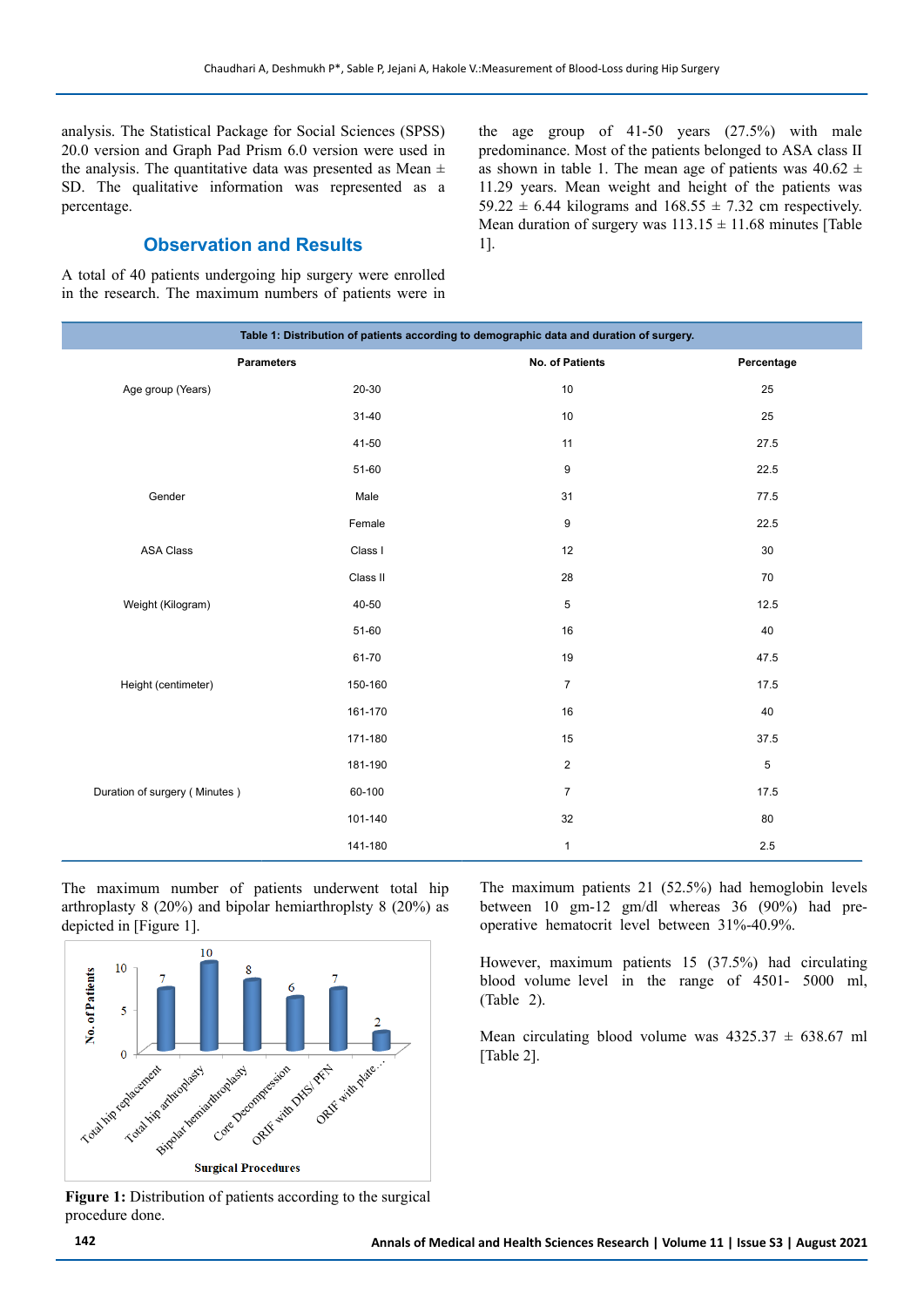| Table 2: Pre-operative Hematological Parameters. |                      |                 |             |  |  |
|--------------------------------------------------|----------------------|-----------------|-------------|--|--|
| Pre-operative parameters                         |                      | No. of patients | Percentage  |  |  |
| Pre-operative<br>Hemoglobin (gm/dl)              | 10 gm/dl -12 gm/dl   | 21              | 52.5        |  |  |
|                                                  | 12.1 gm/dl -14 gm/dl | 16              | 40          |  |  |
|                                                  | 14.1 gm/dl -16 gm/dl | 3               | 7.5         |  |  |
| Pre-operative hematocrit level                   | 31%-40.9%            | 36              | 90          |  |  |
|                                                  | 41%-50.9%            | 4               | 10          |  |  |
|                                                  | 51%-60.9%            | $\mathbf 0$     | $\mathbf 0$ |  |  |
| Circulating blood<br>volume (ml)                 | 2501-3000            | $\overline{2}$  | $\,$ 5 $\,$ |  |  |
|                                                  | 3001-3500            | 3               | 7.5         |  |  |
|                                                  | 3501-4000            | 6               | 15          |  |  |
|                                                  | 4001-4500            | 10              | 25          |  |  |
|                                                  | 4501-5000            | 15              | 37.5        |  |  |
|                                                  | 5001-5500            | 4               | 10          |  |  |

The mean heart rate (HR), diastolic blood pressure (DBP) and systolic blood pressure (SBP) found stable and no significant difference at different time intervals.

Depicting that the intravascular volume was adequately maintained with the help of crystalloid administration.

Oxygen saturation (SpO2) was maintained throughout the research period (pre-operatively, intra-operatively and postoperatively) as shown in [Figure 2].



**Figure 2:** Haemodynamic parameters and oxygen saturation.

Respiratory rate was found to be normal throughout the research as depicted in [Figure 3].



**Figure 3:** Mean respiratory rate at various time intervals during research.

The mean intra-operative blood-loss was 489.75±123.63 ml; mean post-operative blood-loss was 205.43±63.31 ml and mean total blood-loss was 695.2±162.44 ml [Figure 4].



**Figure 4:** Blood-loss in present research.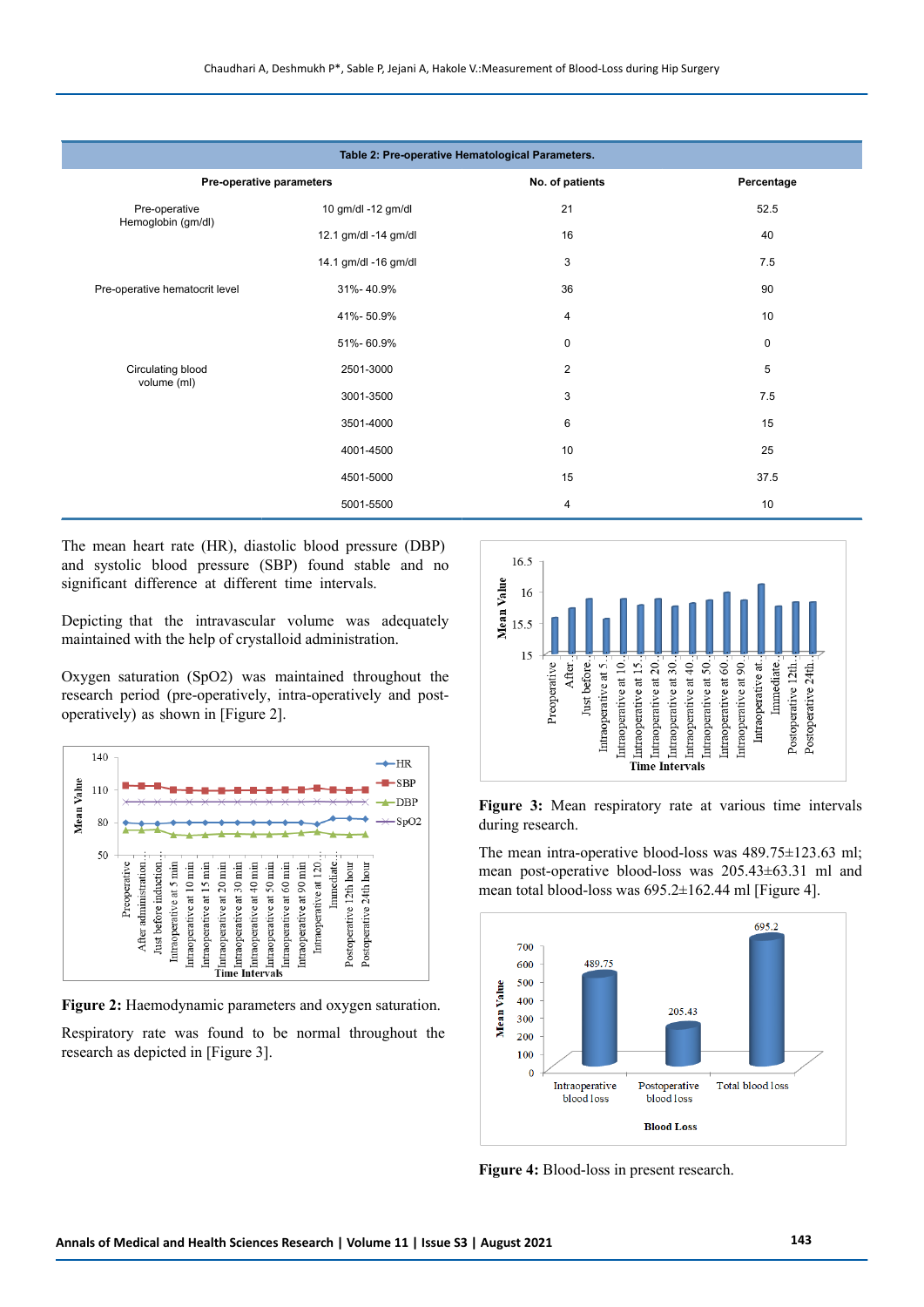The maximum number of patients 24 (60%) had postoperative hemoglobin in the range of 8.1-10 gm/dl whereas most of the patients (62.5%) had post-operative hematocrit level between 21% - 30.9 %, [Table 3].

| Table 3: Distribution of patients according to post-operative hemoglobin and hematocrit. |                          |                          |  |  |  |  |
|------------------------------------------------------------------------------------------|--------------------------|--------------------------|--|--|--|--|
|                                                                                          | No. of patients          | Percentage               |  |  |  |  |
| $8.1 - 10$                                                                               | 24                       | 60                       |  |  |  |  |
| $10.1 - 12$                                                                              | 16                       | 40                       |  |  |  |  |
| $12.1 - 14$                                                                              | $\overline{\phantom{a}}$ | $\overline{\phantom{a}}$ |  |  |  |  |
| 14.1-16                                                                                  | $\overline{\phantom{a}}$ | $\overline{\phantom{a}}$ |  |  |  |  |
| 21-30.9                                                                                  | 25                       | 62.5                     |  |  |  |  |
| 31-40.9                                                                                  | 15                       | 37.5                     |  |  |  |  |
| 41-50.9                                                                                  | $\blacksquare$           | $\overline{\phantom{a}}$ |  |  |  |  |
|                                                                                          |                          |                          |  |  |  |  |

Table 4 shows the drop in hemoglobin and hematocrit postoperatively from the pre-operative levels among research population. Out of 40 patients, 15 (37.5%) patients received blood transfusion post-operatively [Table 4].

| Table 4: Drop in haemoglobin and hematocrit post-operatively from the pre-operative levels among the patients. |                      |                  |                    |  |  |
|----------------------------------------------------------------------------------------------------------------|----------------------|------------------|--------------------|--|--|
| <b>Parameters</b>                                                                                              | <b>Pre-operative</b> | Post-operative   | Drop from baseline |  |  |
| Haemoglobin (gm/dl)                                                                                            | $12.30 \pm 1.05$     | $9.84 \pm 0.91$  | $2.46 \pm 0.14$    |  |  |
| Hematocrit (%)                                                                                                 | $36.03 \pm 3.15$     | $29.30 \pm 2.36$ | $6.73 \pm 0.79$    |  |  |

#### **Discussion**

Major orthopedic surgeries over hip joints are associated with large amount of blood-loss. Amount of blood-loss determines the morbidity, mortality, duration of surgery, duration of hospital stay, the need to re-explore and most importantly the need for blood transfusion. [22] The current research evaluated perioperative blood-loss following hip surgery, finding the first post-operative 24 hours as the time during which roughly 90% of blood-loss occurs for all operations studied. Most of the patients were admitted with the history of trauma as trauma is common in age group of 41 years-50 years, so the maximum numbers of patients (27.5%) were in the age group of 41 years-50 years. As trauma is more common in males, therefore males outnumbered the females. Most patients were classed as ASA grade 2 as similar to Magill et al research. [23] Maximum number of patients underwent total hip arthroplasty 8 (20%) and bipolar hemiarthroplsty 8 (20%), this is supported by results of Thipparampall et al.  $[24]$  Mean duration of surgery was  $113.15 \pm 11.68$  minutes which are comparable with the research done by Vijay. The mean pre-operative hemoglobin level was  $12.30 \pm 1.05$  gm/dl and the mean hematocrit level was  $36.03 \pm 3.15\%$ . This finding is in accordance with the research done by Thipparampall. However, the mean circulating blood volume was  $4325.37 \pm 638.67$  ml.

The change in the mean heart rate from the baseline throughout our research was non-significant symbolizing that the intravascular volume irrespective of the blood-loss, was well managed with the help of I.V. crystalloids. Mean systolic and diastolic blood pressure at different time intervals was found to be stable, depicting that the intravascular volume was adequately maintained with the help of crystalloid administration. Since the blood-loss in current research was in the range of Class I of American College of Surgeon's Classification of Acute Hemorrhage, therefore the blood pressure changes in our research are also justified by the same classification. Oxygen saturation was maintained throughout the research period (pre-operatively, intra-operatively and post-operatively) indicating that none of the patient developed oxygen saturation below 95%. Respiratory rate was found to be normal throughout the research as the blood-loss in present research was in the range of Class I of American College of Surgeon's Classification of Acute Hemorrhage which shows normal respiratory rate of 14-20/min.

The mean intra-operative blood-loss was  $489.75$  ml  $\pm$  123.63 ml. None of the patient had an intra-operative blood-loss of more than 40% and as the loss was in the range of Class I of American College of Surgeon's Classification of Acute Hemorrhage, <sup>[25]</sup> therefore no patient received intra-operative blood transfusion, thus complication associated with blood transfusion was not seen in our research. These findings agree with the findings, of Thipparampall. A number of related studies were reported. [26-29] Articles from GBD study were reviewed. [30-32]

Blood-loss during the post-operative period is believed to be a mix of ongoing bleeding and hyper fibrinolysis, and is sometimes referred to as "hidden loss" since it is not visible. The mean post-operative blood-loss was  $205.43 \pm 63.31$  ml and mean total blood-loss was  $695.2$  ml  $\pm$  162.44 ml. Mean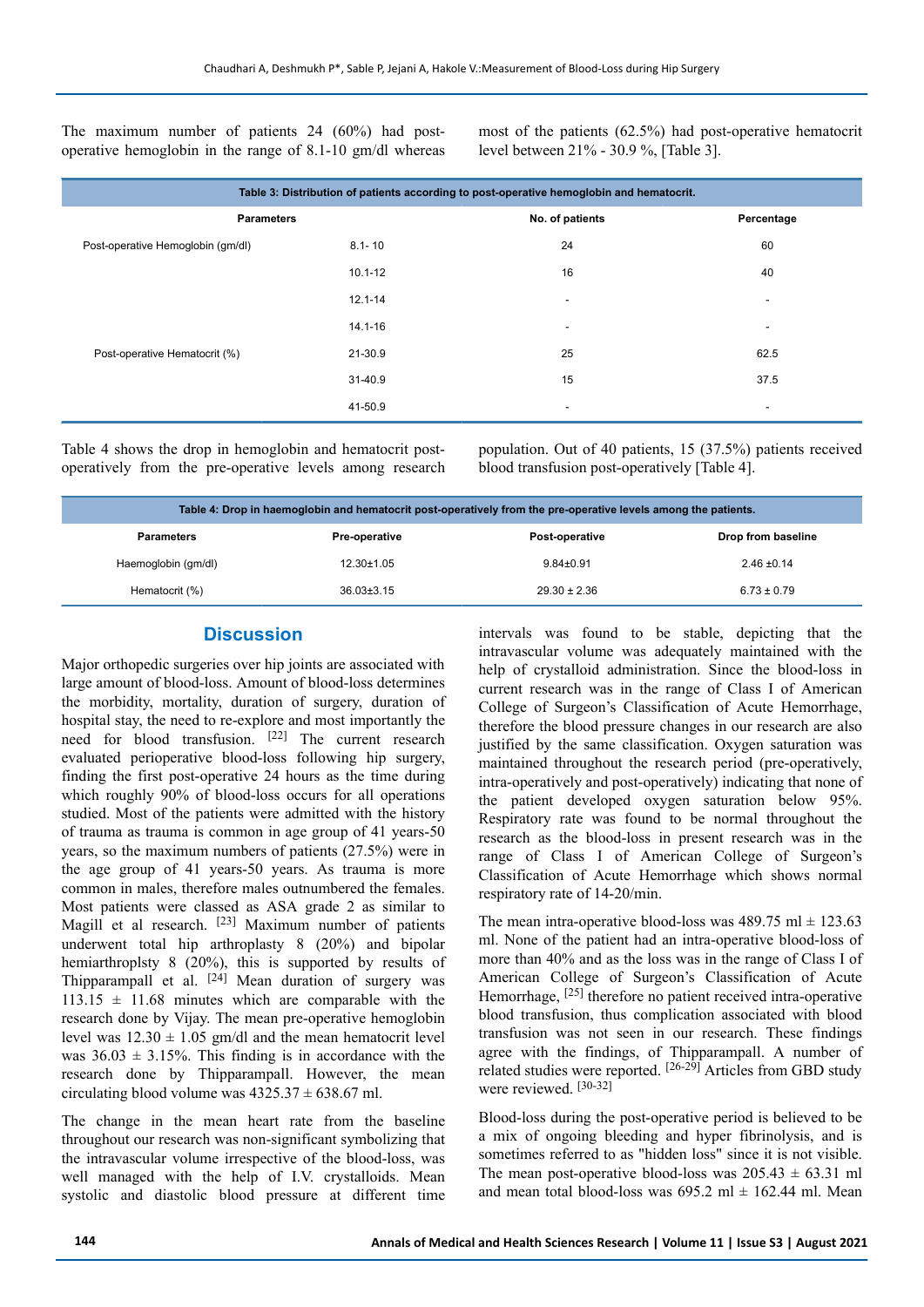pre-operative and post-operative hemoglobin was  $12.30 \pm 12.30$ 1.05 and 9.84 gm/dl  $\pm$  0.91 gm/dl respectively, thus drops in hemoglobin by 2.46  $\pm$  0.14 gm/dl whereas mean preoperative and post-operative hematocrit was  $36.03 \pm 3.15\%$ and  $29.30 \pm 2.36\%$  respectively. There was a drop in hematocrit by  $6.73 \pm 0.79$ %. This drop in hemoglobin and hematocrit can be attributed to significant amount of bloodloss. 15 (37.5%) patients received blood transfusion postoperatively.

## **Conclusion**

In hip surgery most of the intra-operative and post-operative blood-loss occurs in the first 24 hours of surgery. "Intraoperative blood-loss" and "transfusion rate" are not adequate predictors of total blood-loss, so they should not be used to estimate the success of blood-loss assessment methods. The methods to reduce intra-operative & post-operative bloodloss are indicated. This will improve patient's outcome and will reduce blood transfusion rate.

# **Limitations of the research**

- Sample size needs to be increased to have further insights to make intra group comparison of blood-loss amongst different types of hip surgeries.
- To have uniformity of sample single type of surgery needs to be chosen.

#### **References**

- 1. Meara JG, Leather AJ, Hagander L, Aikire BC, Alonson N, Ameh EA et al. Global Surgery 2030: Evidence and Solutions for achieving health, welfare, and economic development. Surgery. 2015;158:3-6.
- 2. Nepogodiev D, Martin J, Biccard B, Makupe A, Bhangu A. National Institute for Health Research Global Health Research Unit on Global Surgery. Global burden of post-operative death. Lancet. 2019;393:401.
- 3. Smilowitz NR, Oberweis BS, Nukala S, Rosenberg A, Zhao S, Xu J et al. Association between anemia, bleeding, and transfusion with long-term mortality following noncardiac surgery. Am J Med. 2016;129:315-323.
- 4. Christensen MC, Dziewior F, Kempel A, Von Heymann C. Increased chest tube drainage is independently associated with adverse outcome after cardiac surgery. J Cardiothorac Vasc Anesth. 2012;26:46-51.
- 5. Piekarski F, Wunderer F, Raimann FJ, Neef V, Peuckert M, Brenner T, et al. Erfassung von intra-operativen Blutverlusten Ergebnisseeiner multizentrischen Erhebung und-Überblickaktueller Methodenzur Quantifizierung von Blutverlusten. AnästhIntensivmed. 2020;61:110-6.
- 6. Müller MM, Meybohm P, Geisen C, Schmitz-Rixen T, Serve H, Seifried E et al. Patient blood management-Wie geht das praktisch? Anästhesiol Intensivmed Notfallmed Schmerzther. 2014;49:266-272.
- 7. Song K, Pan P, Yao Y, Jiang T, Jiang Q. The incidence and risk factors for allogenic blood transfusion in total knee and hip arthroplasty. J Orthop Surg Res. 2019;14:273.
- 8. Carling MS, Jeppsson A, Eriksson BI, Brisby H. Transfusions and blood-loss in total hip and knee arthroplasty: A prospective observational research. J Orthop Surg Res. 2015;10:48.
- 9. Sehat KR, Evans RL, Newman JH. Hidden blood-loss following hip and knee arthroplasty. Correctmanagement of blood-loss should take hidden loss into account. J Bone Joint Surg Br. 2004;86:561-565.
- 10. Bradley KE, Ryan SP, Penrose CT, Grant SA, Wellman SS, Attarian DE, et al. Tranexamic acid or epsilon-aminocaproic acid in total joint arthroplasty? A randomized controlled trial. Bone Joint J. 2019;101:1093-1099.
- 11. Fowler AJ. Meta-analysis of the association between preoperative anaemia and mortality after surgery. Br J Surg. 2015;102:1314-1324.
- 12. Muñoz, M. Pre-operativehaemoglobin levels and iron status in a large multicentre cohort of patients undergoing major elective surgery. Anaesthesia. 2017;72:826-834.
- 13. Mathew KK. Is iron deficiency anemia a risk factor for poorer outcomes in primary total knee arthroplasty?. J Arthropl. 2020;35:1252-1256.
- 14.Jørgensen CC, Kehlet H. Lundbeck Foundation Centre for Fasttrack Hip and Knee replacement collaborative group. Early thromboembolic events £1week after fast-track total hip and knee arthroplasty. Thromb Res. 2016;138:37-42.
- 15. Everhart JS, Sojka JH, Mayerson JL, Glassman AH, Scharschmidt TJ. Perioperative allogeneic red blood-cell transfusion associated with surgical site infection after total hip and knee arthroplasty. J Bone Joint Surg Am. 2018;100:288-294.
- 16. Rasouli MR, Maltenfort MG, Erkocak OF, Austin MS, Waters JH, Parvizi J. Blood management after total joint arthroplasty in the United States: 19-year trend analysis. Transfusion. 2016;56:1112-1120.
- 17. Pujol NA, Morrison R, Casson C, Khan S, Marriott A, Tiplady C, et al. Pre-operative screening and intervention for mild anemia with low iron stores in elective hip and knee arthroplasty. Transfusion. 2017;56:3049-3057.
- 18. Reshan RG. Preloading vs Coloading of Crystalloid Fluid To Control Hypotension Due To Spinal Anesthesia. Int J Curr Adv Res. 2018;6:585-588.
- 19. Chen JY, Lo NN, Tay DK, Chin PL, Chia SL, Yeo SJ. Intraarticular administration of tranexamic acid in total hip arthroplasty. J Orthop Surg Res. 2015;23:213-217.
- 20. Mehr Aein MS. Does a single bolus dose of tranexamic acid reduce blood-loss and transfusion requirements during hip fracture surgery? A prospective randomezed double blind research in 67 patients. Acta Medica Iranica. 2007;45:437-442.
- 21. Vijay BS, Bedi V, Mitra S, Das B. Role of tranexamic acid in reducing post-operative blood-loss and transfusion requirement in patients undergoing hip and femoral surgeries. Saudi J Anaesth. 2013;7:29-32.
- 22.Jejani A, Chaudhari A, Singam A, et al. Evaluation of role of tranexamic acid in reducing blood-loss and transfusion rate in patients undergoing lower limb orthopaedic surgeries. J Evolution Med Dent Sci. 2020;9:142-147.
- 23. Magill P, Cunningham EL, Hill JC, Beverland DE. Identifying the period of greatest blood-loss after lower limb arthroplasty. Arthroplast Today. 2018;4:499-504.
- 24. Thipparampall AK, Gurajala I, Gopinath R. The effect of different dose regimens of tranexamic acid in reducing bloodloss during hip surgery. Indian J Anaesth. 2017;61:235-239.